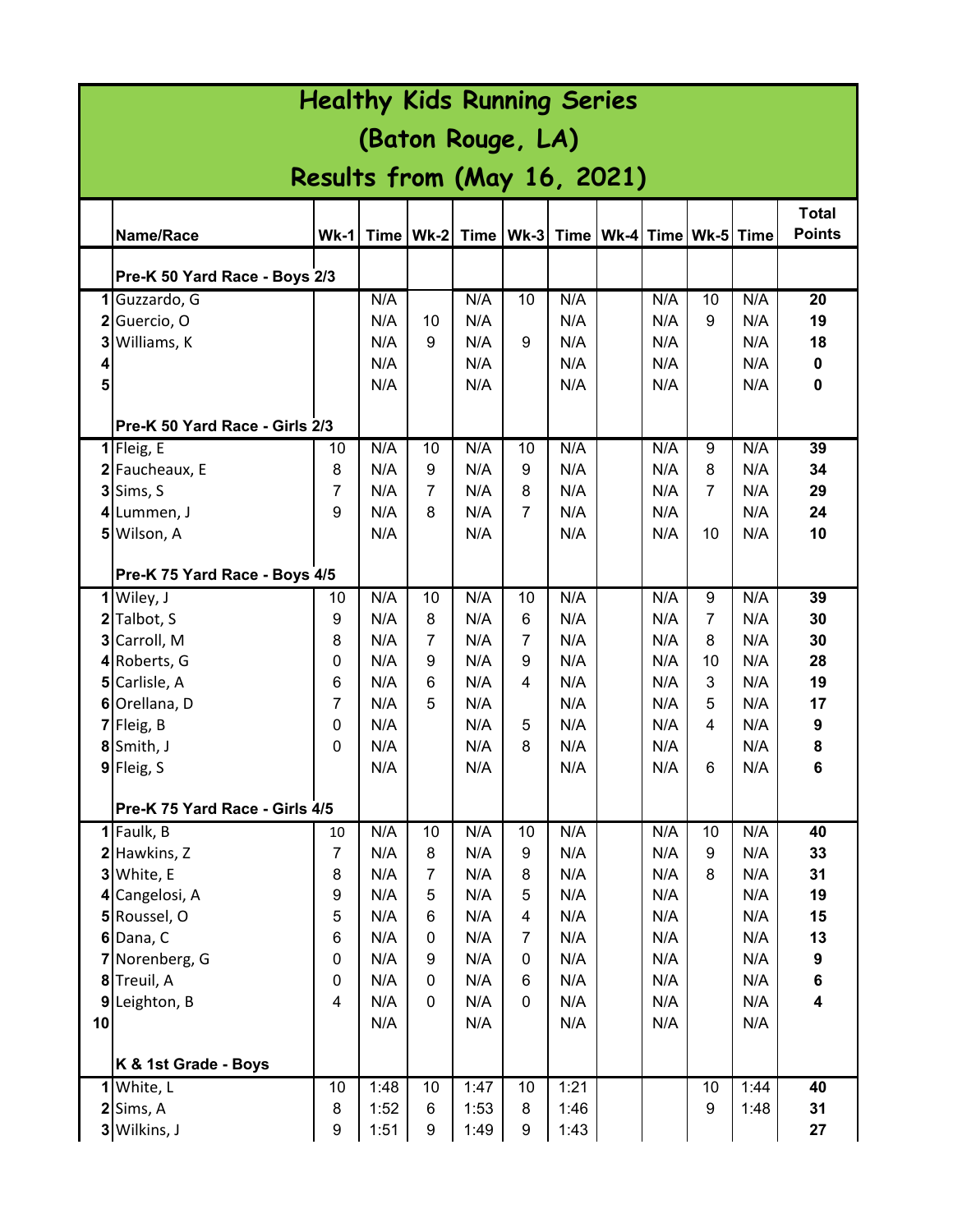|    | 4 Talbot, C                 | 6                | 1:57 | $\overline{7}$          | 1:52 | 6                | 1:56 |  | 8                                 | 1:57 | 27                      |
|----|-----------------------------|------------------|------|-------------------------|------|------------------|------|--|-----------------------------------|------|-------------------------|
|    | 5 Padurean, P               | 7                | 1:56 | 8                       | 1:51 | $\overline{7}$   | 1:50 |  |                                   |      | 22                      |
|    | 6 Ellerbee, A               | 5                | 2:12 | 5                       | 2:00 | 3                | 2:18 |  | $\overline{7}$                    | 2:16 | 20                      |
|    | 7 Borne, L                  | 3                | 2:24 | $\overline{\mathbf{4}}$ | 2:21 | $\pmb{0}$        |      |  | $6\phantom{1}6$                   | 2:18 | 13                      |
|    | 8Boone, R                   | $\overline{2}$   | 2:28 | 3                       | 2:31 | 1                | 2:30 |  | 5                                 | 2:34 | 11                      |
|    | 9 Stephens, R               | 5                | 2:12 | $\mathbf 0$             |      | 5                | 2:01 |  |                                   |      | 10                      |
|    | 10 Clawson, D               | 4                | 2:20 | 0                       |      | $\overline{2}$   | 2:20 |  | $\overline{4}$                    | 5:04 | 10                      |
|    | 11 Nguyen, T                | 5                | 2:12 | 0                       |      | 0                |      |  |                                   |      | 5                       |
|    | 12 Daugherty, J             | 0                |      | 0                       |      | 4                | 2:08 |  |                                   |      | $\overline{\mathbf{4}}$ |
|    | 13 Fleig, S                 | 0                |      | 0                       |      | 1                | 2:23 |  |                                   |      | 1                       |
| 14 |                             |                  |      |                         |      |                  |      |  |                                   |      |                         |
|    |                             |                  |      |                         |      |                  |      |  |                                   |      |                         |
|    | K & 1st Grade - Girls       |                  |      |                         |      |                  |      |  |                                   |      |                         |
|    | 1 Snorgrass, J              | $\overline{9}$   | 1:48 | $\overline{10}$<br>9    | 1:34 | 9                | 1:41 |  | $\overline{9}$                    | 1:37 | $\overline{37}$         |
|    | 2 Faucheaux, E              | 10               | 1:47 |                         | 1:48 | 8                | 1:44 |  | 8                                 | 1:43 | 35                      |
|    | 3 Burton, S                 | $\overline{7}$   | 1:56 | $\overline{7}$          | 1:53 | 6                | 1:51 |  | $6\phantom{1}6$<br>$\overline{7}$ | 1:52 | 26                      |
|    | 4 Deleon, K                 | 8                | 1:51 | 4                       | 1:59 | $\overline{7}$   | 1:44 |  |                                   | 1:50 | 26                      |
|    | $5$ Fleig, A                | 0                |      | 0                       |      | 10               | 1:39 |  | 10                                | 1:34 | 20                      |
|    | 6 Baker, C                  | 6                | 2:07 | 3                       | 2:00 | 5                | 1:52 |  | $\overline{\mathbf{4}}$           | 1:57 | 18                      |
|    | 7 Bertaut, G                | 0                |      | 6                       | 1:54 | 4                | 1:56 |  | 5                                 | 1:54 | 15                      |
|    | 8 Cangelosi, E              | 0                |      | 5                       | 1:58 | 3                | 1:58 |  | $\mathbf{3}$                      | 2:10 | 11                      |
|    | 9 Hubbs, K                  | 4                | 2:14 | $\overline{2}$          | 2:10 | 1                | 2:07 |  | $\overline{2}$                    | 2:16 | 9                       |
|    | 10 Andrews, P               | 0                |      | 8                       | 1:49 | $\pmb{0}$        |      |  |                                   |      | 8                       |
|    | 11 Roussel, M               | 3                | 2:30 | 1                       | 2:36 | 1                | 2:22 |  | $\mathbf{1}$                      | 2:39 | 6                       |
|    | 12 Willow, B                | 5                | 2:13 | $\mathbf 0$             |      | $\mathbf 0$      |      |  |                                   |      | 5                       |
|    | $13$ Fleig, EJ              | 2                | 2:31 | 1                       | 2:18 | 1                | 2:17 |  | 1                                 | 2:19 | 5                       |
|    |                             |                  |      |                         |      |                  |      |  |                                   |      |                         |
|    | $14$ Smith, J               | 0                |      | 0                       |      | $\overline{2}$   | 2:03 |  |                                   |      | $\overline{\mathbf{2}}$ |
|    | 15 Kennadi, B               | 0                |      | 1                       | 3:17 | 0                |      |  |                                   |      | 1                       |
|    | 16 Lyles, L                 | 0                |      | 0                       |      | 1                | 2:04 |  |                                   |      | 1                       |
| 17 |                             |                  |      |                         |      |                  |      |  |                                   |      | $\mathbf 0$             |
|    |                             |                  |      |                         |      |                  |      |  |                                   |      |                         |
|    | 2nd & 3rd Grade - Boys      | $\boldsymbol{9}$ | 3:16 | 10                      | 3:11 | 10               | 3:07 |  | 10                                | 3:13 | 39                      |
|    | 1 White, A<br>2 Rutledge, J | 8                | 3:27 | 8                       | 3:22 | 10               | 3:07 |  | 9                                 | 3:17 | 35                      |
|    | 3 Clawson, S                | 5                | 3:54 | $\overline{7}$          | 3:23 | 9                | 3:16 |  | $\overline{7}$                    | 3:32 | 28                      |
|    | 5 Padurean, Z               | 7                | 3:29 | 9                       | 3:16 | 4                | 3:53 |  | 8                                 | 3:26 | 28                      |
|    | 4 Monroe, K                 | 10               | 3:13 | 6                       | 3:35 | 6                | 3:35 |  |                                   |      | 22                      |
|    | 6 Faulk, P                  | 6                | 3:42 | 6                       | 3:35 | 4                | 3:56 |  | 4                                 | 3:57 | 20                      |
|    | 11 Desmond, S               | $\overline{2}$   | 4:08 | 1                       | 3:55 | 8                | 3:19 |  | $6\phantom{1}6$                   | 3:44 | 17                      |
|    | 7 Robinson, A               | 3                | 3:59 | $\overline{\mathbf{4}}$ | 3:46 | $\boldsymbol{0}$ |      |  |                                   |      | $\overline{\mathbf{7}}$ |
|    | 8 Orellana, H               | $\mathbf 1$      | 4:19 | 1                       | 3:57 | $\pmb{0}$        |      |  | $\sqrt{5}$                        | 3:54 | $\overline{\mathbf{7}}$ |
|    | $19$ Lyles, J               | 4                | 3:57 | 1                       | 4:04 | 1                | 4:34 |  |                                   |      | 6                       |
|    | $10$ Boone, S               | 1                | 4:54 | 3                       | 3:49 | 1                | 4:35 |  | $\mathbf{1}$                      | 5:30 | 6                       |
|    | 9 Peterson, Geo             | 1                | 5:40 | 1                       | 4:16 | 1                | 4:54 |  | 3                                 | 4:26 | 6                       |
|    | 12 Vincent, L               | $\pmb{0}$        |      | 0                       |      | 5                | 3:45 |  |                                   |      | 5                       |
|    | 13 Norenberg, G             | $\overline{0}$   |      | 5                       | 3:45 | $\mathbf 0$      |      |  |                                   |      | 5                       |
|    | 14 Mendoza, E               | $\mathbf 1$      | 6:11 | 1                       | 4:47 | $\overline{2}$   | 4:04 |  | 1                                 | 5:30 | 5                       |
|    | 15 Peterson, Gra            | $\mathbf{1}$     | 4:47 | 1                       | 4:59 | 1                | 4:54 |  | $\overline{c}$                    | 4:46 | 5                       |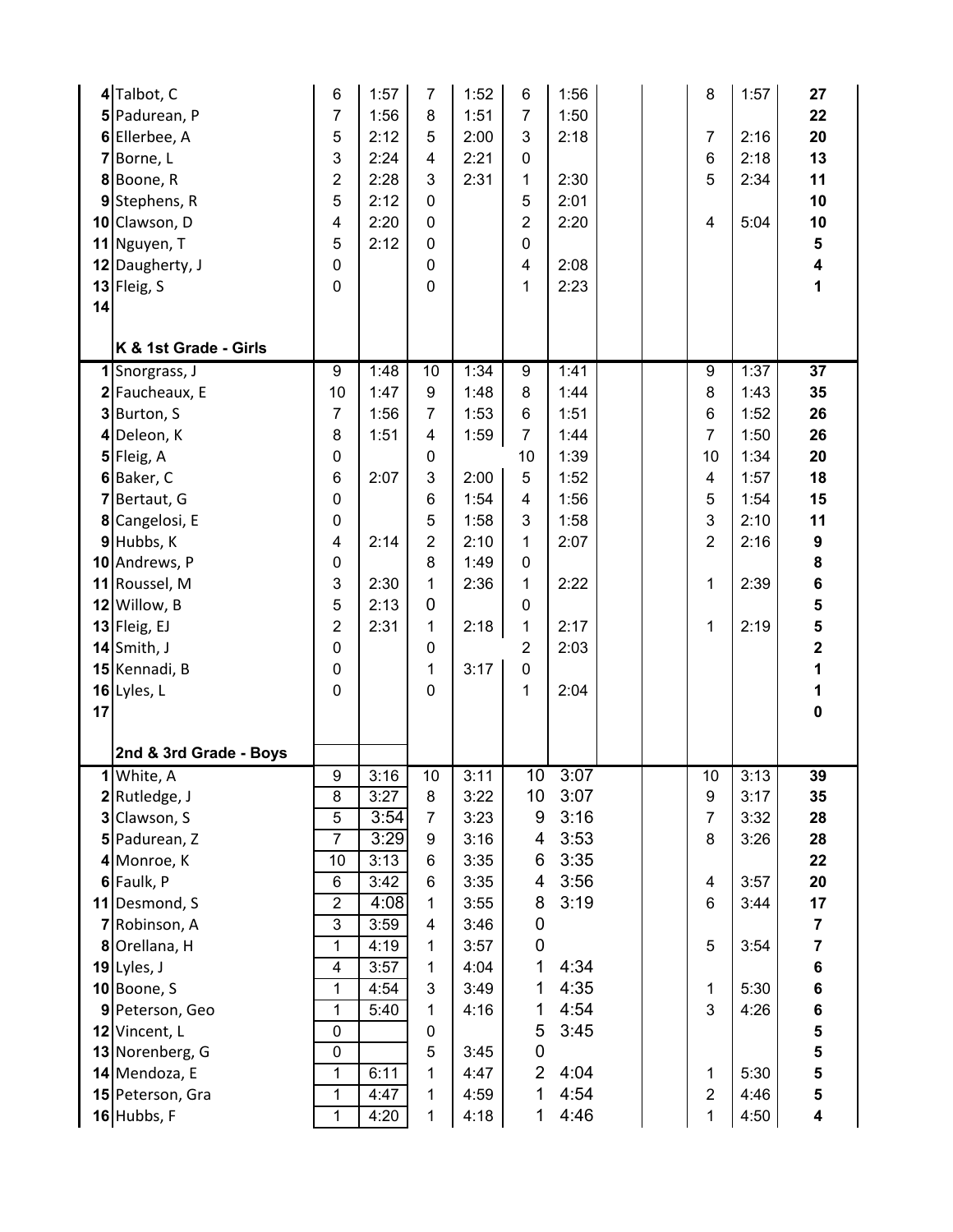|             | 17 Killgore, A<br>18 Trullier, L | 1<br>$\mathbf 0$    | 5:55         | 1<br>$\overline{2}$ | 5:19<br>3:50 | 1<br>0           | 5:43         |  | 1              | 5:55         | 4<br>$\overline{\mathbf{2}}$ |
|-------------|----------------------------------|---------------------|--------------|---------------------|--------------|------------------|--------------|--|----------------|--------------|------------------------------|
| 19          |                                  |                     |              |                     |              |                  |              |  |                |              |                              |
|             |                                  |                     |              |                     |              |                  |              |  |                |              |                              |
|             | 2nd & 3rd Grade - Girls          |                     |              |                     |              |                  |              |  |                |              |                              |
|             | 1 Merck, Lo                      | 10                  | 3:34         | $\overline{9}$      | 3:32         | $\overline{8}$   | 3:51         |  | $\overline{9}$ | 3:43         | $\overline{36}$              |
|             | 2 Talbot, H                      | 9                   | 3:50         | $\overline{7}$      | 3:53         | 10               | 3:33         |  | 8              | 3:47         | 34                           |
|             | 3 Thibodeaux, B                  | 8                   | 3:56         | 4                   | 4:20         | $\overline{7}$   | 4:13         |  | $\overline{7}$ | 4:32         | 26                           |
|             | 4 Wiley, S                       | 6                   | 4:00         | $\mathbf 0$         |              | 9                | 3:47         |  | 10             | 3:36         | 25                           |
|             | 5 Merck, Li                      | 5<br>$\overline{7}$ | 4:14         | 6                   | 4:08         | $\,6$            | 4:29         |  | $\overline{7}$ | 4:32         | 24                           |
|             | 6 Wilkins, J                     |                     | 3:59         | 10<br>3             | 3:31         | 5                | 4:35         |  |                |              | 22                           |
|             | 7 Coghlan, M                     | 4                   | 4:27<br>5:05 | $\mathbf{1}$        | 4:26<br>4:53 | 5<br>5           | 5:39<br>5:39 |  | 6<br>5         | 5:10<br>6:08 | 18<br>13                     |
|             | 8 Boltin, G                      | 2<br>3              | 4:29         | 5                   | 4:12         | $\mathbf 0$      |              |  |                |              |                              |
|             | 9 Demoulin, A<br>10 Bianca, K    | $\pmb{0}$           |              | 8                   | 3:46         | $\mathbf 0$      |              |  |                |              | 8<br>8                       |
|             | 11 Bartee, A                     | $\pmb{0}$           |              | $\overline{2}$      | 4:52         | $\mathbf 0$      |              |  | 5              | 6:08         | 7                            |
|             | 12 Bartley, H                    | 1                   | 5:08         | $\overline{0}$      |              | $\pmb{0}$        |              |  |                |              | 1                            |
|             | $13$ White, C                    | 1                   | 5:13         | $\overline{0}$      |              | 0                |              |  |                |              | 1                            |
| 14          |                                  |                     |              |                     |              |                  |              |  |                |              | $\mathbf 0$                  |
|             |                                  |                     |              |                     |              |                  |              |  |                |              |                              |
|             | 4th & 5th Grade - Boys           |                     |              |                     |              |                  |              |  |                |              |                              |
|             | 1 Bertaut, B                     | 10                  | 7:42         | 9                   | 7:32         | 9                | 7:35         |  | 9              | 7:51         | 37                           |
|             | $2$ Sims, J                      | 9                   | 8:28         | $\overline{7}$      | 8:07         | $\overline{7}$   | 8:58         |  | 8              | 8:20         | 31                           |
|             | 3 Juneau, D                      | $\bf 8$             | 9:46         | $6\phantom{1}$      | 10:20        | 6                | 11:16        |  | $\overline{7}$ | 9:14         | 27                           |
|             | 4 Roberts, L                     | $\pmb{0}$           |              | 10                  | 7:11         | 10               | 7:02         |  | 10             | 7:25         | 30                           |
|             | 5 Ballard, F                     | 0                   |              | 8                   | 7:34         | 8                | 7:58         |  |                |              | 16                           |
| $\bf 6$     |                                  |                     |              |                     |              |                  |              |  |                |              |                              |
|             | 4th & 5th Grade - Girls          |                     |              |                     |              |                  |              |  |                |              |                              |
|             | $1$ Sims, C                      | 10                  | 8:17         | 10                  | 7:36         | 10               | 7:41         |  | 10             | 7:56         | 40                           |
|             | $2$ Crespo, I                    | $\boldsymbol{9}$    | 9:01         | $\boldsymbol{9}$    | 8:59         | $\boldsymbol{9}$ | 8:58         |  | 9              | 8:26         | 36                           |
|             | 3 West, R                        | 8                   | 10:12        | 8                   | 10:38        | 8                | 11:28        |  |                |              | 24                           |
| $\vert$     |                                  |                     |              |                     |              |                  |              |  |                |              | $\mathbf 0$                  |
|             | 6th-8th / Middle - Boys          |                     |              |                     |              |                  |              |  |                |              |                              |
|             | 1 Deleon, C                      | 10                  | 6:50         | 10                  | 6:26         | 10               | 6:03         |  | 10             | 5:54         | 40                           |
|             | 2 Crespo, P                      | 9                   | 7:43         | $\pmb{0}$           |              | $\overline{7}$   | 7:32         |  | 9              | 7:37         | 25                           |
|             | 3 Roberts, S                     | $\pmb{0}$           |              | 8                   | 7:30         | 6                | 7:39         |  | 8              | 8:03         | 22                           |
|             | 4 Ghoram, D                      | $\pmb{0}$           |              | 9                   | 7:05         | 8                | 7:07         |  |                |              | 17                           |
| 5           | Howard, J                        | $\mathbf 0$         |              | $\overline{0}$      |              | 9                | 6:41         |  |                |              | $\boldsymbol{9}$             |
| 6           |                                  |                     |              |                     |              |                  |              |  |                |              |                              |
|             |                                  |                     |              |                     |              |                  |              |  |                |              |                              |
|             | 6th-8th /Middle Race - Girls     | $\mathbf 0$         |              | $\mathbf 0$         |              | 10               | 8:55         |  | 10             | 9:30         | $\overline{20}$              |
| $\mathbf 2$ | 1 Bertaut, L                     |                     |              |                     |              |                  |              |  |                |              |                              |
|             |                                  |                     |              |                     |              |                  |              |  |                |              |                              |
|             |                                  |                     |              |                     |              |                  |              |  |                |              |                              |
|             |                                  |                     |              |                     |              |                  |              |  |                |              |                              |
|             |                                  |                     |              |                     |              |                  |              |  |                |              |                              |